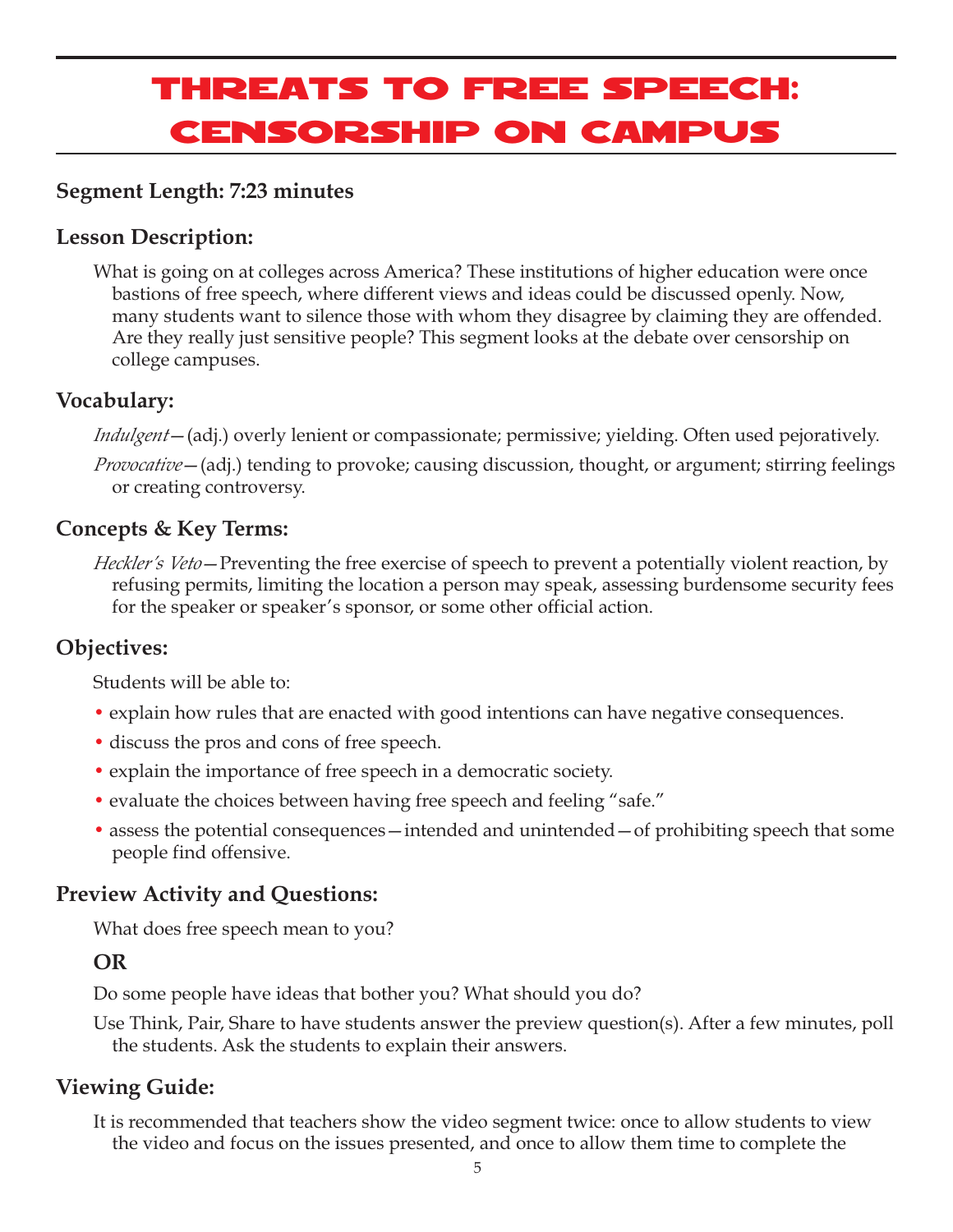viewing guide. After they complete the viewing guide, allow students a few minutes to work in pairs sharing and verifying answers.

# **Answers to Viewing Guide:**

- 1. heard
- 2. intolerance
- 3. discomfort
- 4. harassing
- 5. free speech
- 6. country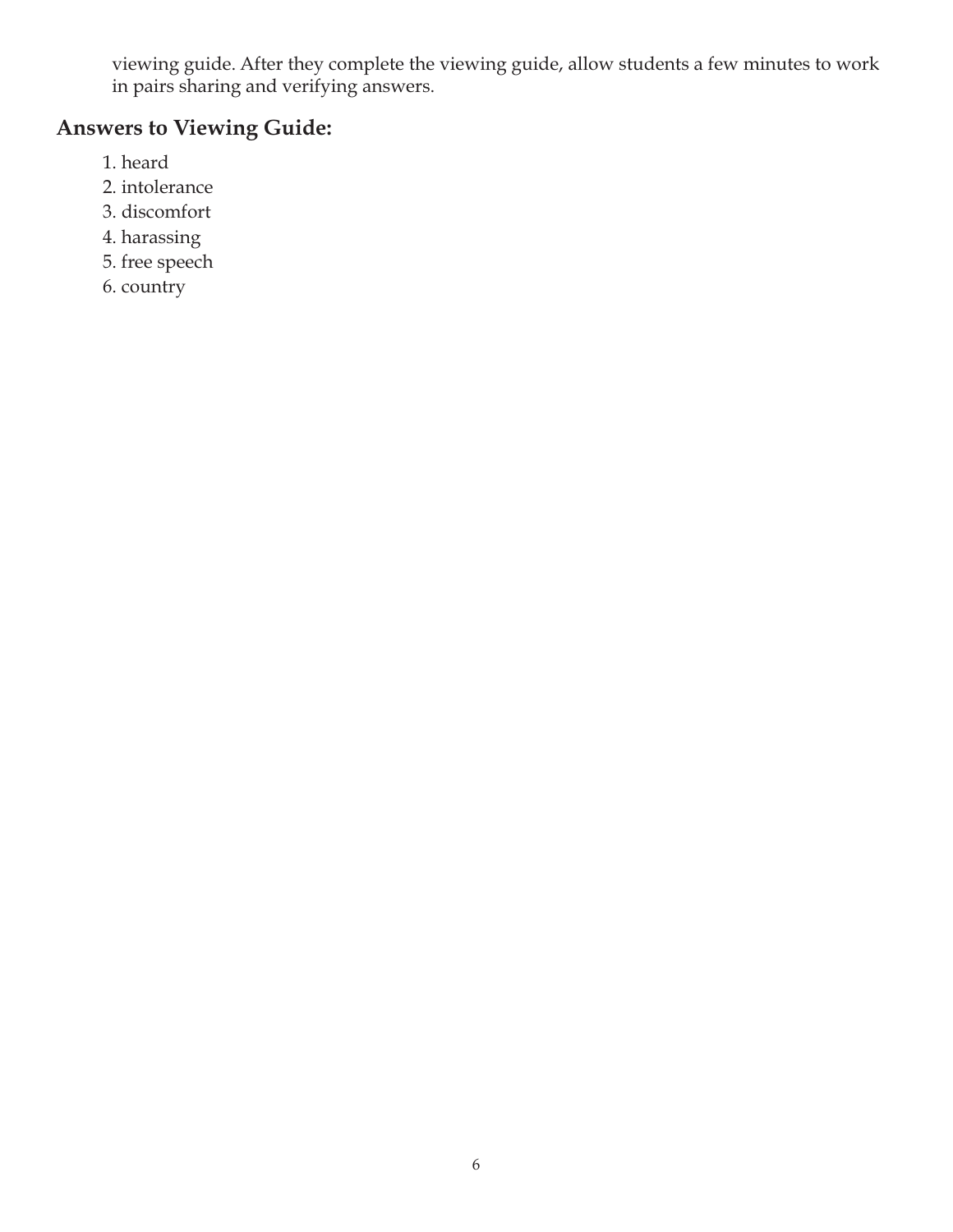| Name<br>110111 |                             | Date   |
|----------------|-----------------------------|--------|
| <b>Class</b>   | $\mathbf{m}$ . $\mathbf{m}$ | $\sim$ |

# **Threats to Free Speech: Censorship on Campus Viewing Guide**

# **Directions: As you watch the video, fill in the blanks with the correct words.**

- 1. Some campus leftists say some viewpoints must never be\_\_\_\_\_\_\_\_\_\_\_\_\_\_\_\_\_.
- 2. Offensive speech on campuses is having a non-liberal view and a real \_\_\_\_\_\_\_\_\_\_\_\_ of being able to hear from other people.
- 3. We take it that they're fully formed adults when it comes to having sex of any particular variety they want to have. But, somehow, they're not allowed to be exposed to a speaker who might \_\_\_\_\_\_\_\_\_\_\_\_\_\_\_\_\_\_\_\_them a little?
- 4. She shouldn't have had to see this and so therefore she was justified in the students. She cut the sign up and in the process, attacked a 16-year-old pro-life demonstrator who was trying to get the sign back.
- 5. The heckler's veto even hit Bill Maher. He was invited to speak on the anniversary of the \_\_\_\_\_\_\_\_\_\_\_\_ \_\_\_\_\_\_\_\_\_\_\_\_movement at Berkeley, but some students tried to ban him because he's criticized Islam.

6. You don't get to decide what other people are going to say or what other people are going to hear. That is not the way this \_\_\_\_\_\_\_\_\_\_\_\_\_\_\_\_\_operates and it certainly shouldn't be how campuses operate.

# **Now, take a few moments to reflect on the video and answer the question below:**

What are your initial reactions to the video segment you just watched \_\_\_\_\_\_\_\_\_\_\_

"If we don't believe in freedom of expression for people we despise, we don't believe in it at all." Do you agree or disagree? Explain.

\_\_\_\_\_\_\_\_\_\_\_\_\_\_\_\_\_\_\_\_\_\_\_\_\_\_\_\_\_\_\_\_\_\_\_\_\_\_\_\_\_\_\_\_\_\_\_\_\_\_\_\_\_\_\_\_\_\_\_\_\_\_\_\_\_\_\_\_\_\_\_\_\_\_\_\_\_\_\_\_\_

\_\_\_\_\_\_\_\_\_\_\_\_\_\_\_\_\_\_\_\_\_\_\_\_\_\_\_\_\_\_\_\_\_\_\_\_\_\_\_\_\_\_\_\_\_\_\_\_\_\_\_\_\_\_\_\_\_\_\_\_\_\_\_\_\_\_\_\_\_\_\_\_\_\_\_\_\_\_\_\_\_

\_\_\_\_\_\_\_\_\_\_\_\_\_\_\_\_\_\_\_\_\_\_\_\_\_\_\_\_\_\_\_\_\_\_\_\_\_\_\_\_\_\_\_\_\_\_\_\_\_\_\_\_\_\_\_\_\_\_\_\_\_\_\_\_\_\_\_\_\_\_\_\_\_\_\_\_\_\_\_\_\_

\_\_\_\_\_\_\_\_\_\_\_\_\_\_\_\_\_\_\_\_\_\_\_\_\_\_\_\_\_\_\_\_\_\_\_\_\_\_\_\_\_\_\_\_\_\_\_\_\_\_\_\_\_\_\_\_\_\_\_\_\_\_\_\_\_\_\_\_\_\_\_\_\_\_\_\_\_\_\_\_\_

\_\_\_\_\_\_\_\_\_\_\_\_\_\_\_\_\_\_\_\_\_\_\_\_\_\_\_\_\_\_\_\_\_\_\_\_\_\_\_\_\_\_\_\_\_\_\_\_\_\_\_\_\_\_\_\_\_\_\_\_\_\_\_\_\_\_\_\_\_\_\_\_\_\_\_\_\_\_\_\_\_

\_\_\_\_\_\_\_\_\_\_\_\_\_\_\_\_\_\_\_\_\_\_\_\_\_\_\_\_\_\_\_\_\_\_\_\_\_\_\_\_\_\_\_\_\_\_\_\_\_\_\_\_\_\_\_\_\_\_\_\_\_\_\_\_\_\_\_\_\_\_\_\_\_\_\_\_\_\_\_\_\_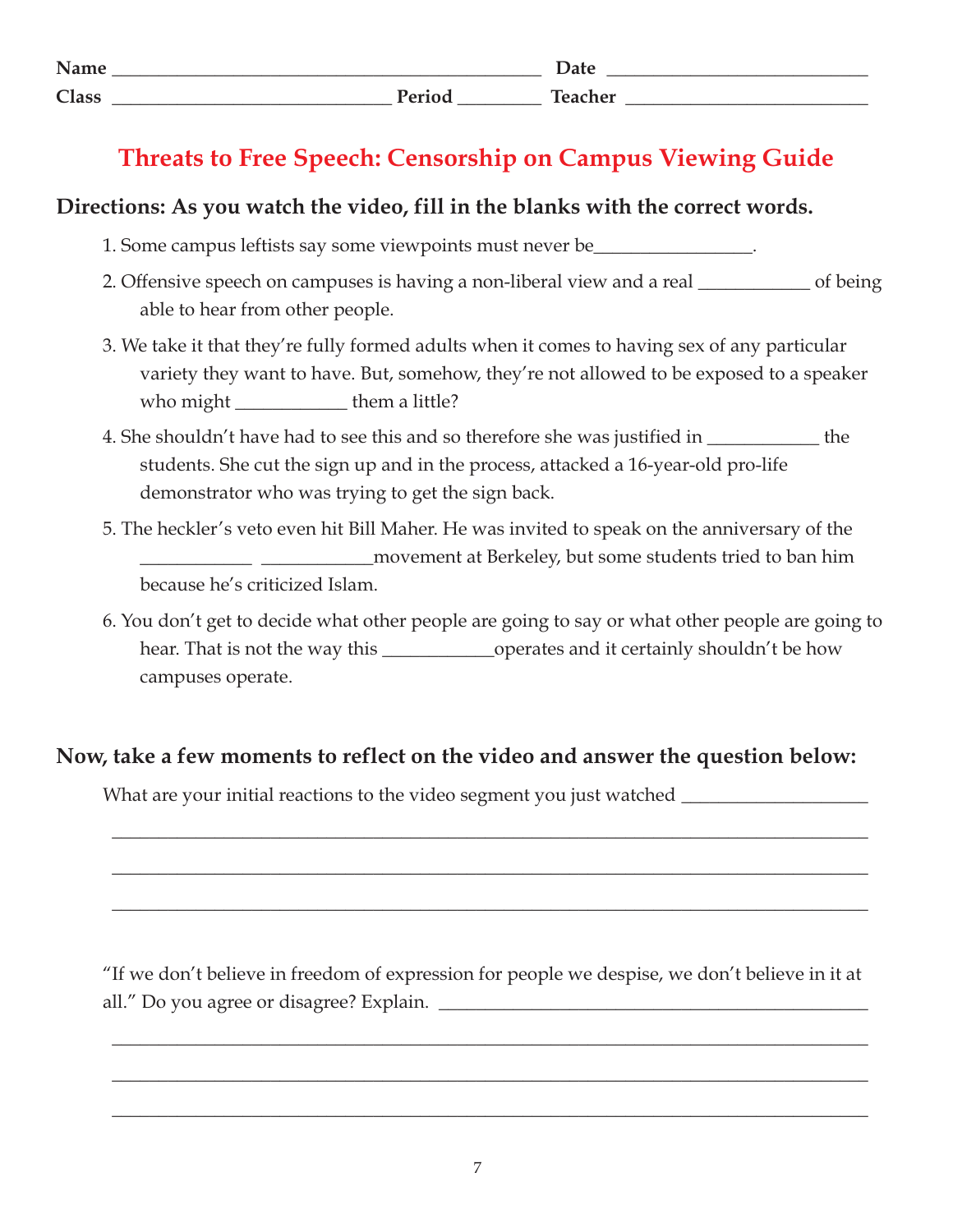# **Discussion and Analysis:**

- 1. What does it mean that we have "free speech"?
- 2. Should people be allowed to say whatever they want, even if it offends others?
- 3. How do we determine what is offensive and what isn't? How can we have rules based on feelings?
- 4. Are some people too sensitive? Are you? How do you react if someone says something about your mother? How should you react?
- 5. If you don't like what someone is saying, what can you do? What should people do if they are offended?
- 6. Should people who are offended by certain views be able to stop others from expressing those views? What else could they do?
- 7. Bill Maher said "I guess they don't teach irony in college anymore," because students protested his invitation to speak on the anniversary of the free speech movement. Why "irony"?
- 8. Do you think Kirsten Powers is right, that these protestors are really trying to intimidate others to shut them up?
- 9. What do you think about safe spaces? Should colleges be providing cookies, coloring books, and stuffed animals to make college students feel comfortable?
- 10. Can people really be harmed by what they hear?
- 11. Do people have a right to feel comfortable? Can you find that in the Constitution? Does the desire to feel comfortable override people's right to free speech?
- 12. Can colleges limit people's free speech to certain areas? Is this un-American? Explain.
- 13. Are free speech zones a good idea?
- 14. What if free speech zones are set apart from where most students go, as in the case of Dixie State University?
- 15. What does the existence of free speech zones say about the remaining areas?
- 16. If you support free speech zones, should people be allowed to criticize other people, such as politicians, outside free speech zones? Explain.
- 17. If stealing people's signs or shouting down opposing views is acceptable, how will that affect discussion and debate of important cultural, economic, or political debates?
- 18. If offensive speech is limited to certain areas, how will we criticize our elected officials—our government? How would anyone be able to run for office, if some of their ideas can be deemed "offensive" and thus prohibited?
- 19. What unintended consequences might occur if colleges prohibit speech that is deemed offensive or hurtful?
- 20. In the "old days, children were taught the nursery rhyme: "Sticks and stones may break my bones, but names will never hurt me." What does that mean? Is it true? How has society changed?
- 21. What would you say about a college that banned racial, ethic, or sexuality-related jokes?
- 22. "Sunlight is said to be the best of disinfectants," wrote U.S. Supreme Court Justice Louis Brandeis. How could that quote apply to the issue of speech codes on college campuses?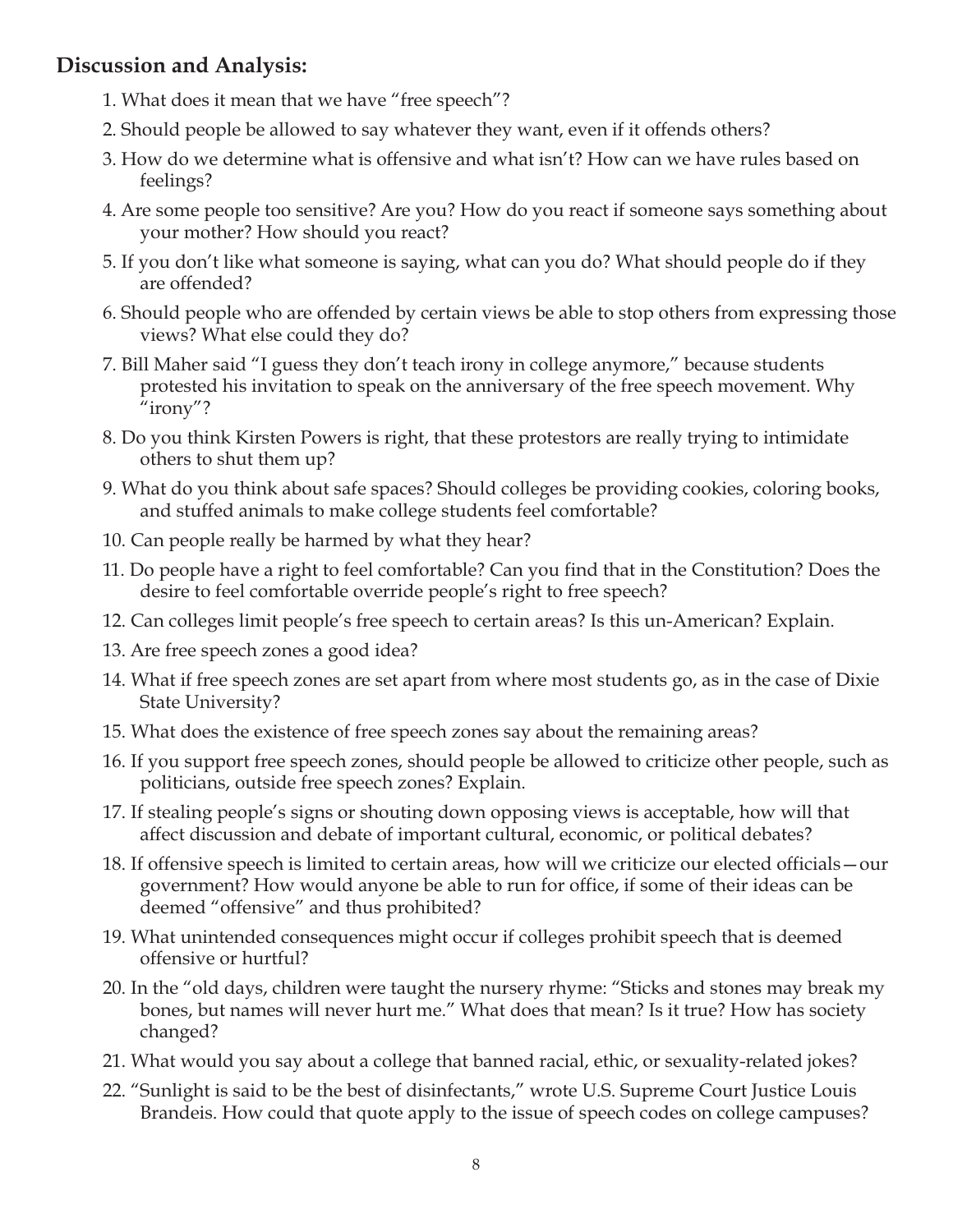# **Discuss These Lines from the Video:**

- 1. You should have an argument with them. But you shouldn't silence them by saying 'you can't come because... I'm too sensitive.'
- 2. Oh, the little snowflakes, they can't handle it. And what I always say is like, no, these are not fragile snowflakes. These people are intimidators.
- 3. If you want to send your kid to a place where they are protected from reality, then you send them to a daycare center.
- 4. The safe space is where cultures go to die.
- 5. She's harming them by expressing a different view.
- 6. They treat disagreement as an assault against them, and they are justified in silencing people and even in one case attacking someone.
- 7. Provocative speech must be limited to this small "free speech zone."
- 8. The country is a free speech zone.
- 9. You don't get to decide what other people are going to say or what other people are going to hear. That is not the way this country operates and it certainly shouldn't be how campuses operate.

## **Quotes for Discussion:**

*The First Amendment was designed to protect offensive speech, because nobody ever tries to ban the other kind.*

#### **— Mike Godwin**

*[T]here is also no question that the free speech clause protects a wide variety of speech that listeners may consider deeply offensive, including statements that impugn another's race or national origin or that denigrate religious beliefs.*

#### **— Justice Samuel Alito**

*The question in every case is whether the words used are used in such circumstances and are of such a nature as to create a clear and present danger that they will bring about the substantive evils that Congress has a right to prevent. It is a question of proximity and degree.*

#### **— Justice Oliver Wendell Holmes, Jr., in** *Schenck v. United States***, 1919**

*[The] First Amendment does not recognize exceptions for bigotry, racism, and religious intolerance or matters some deem trivial, vulgar, or profane.*

#### **— United States District Court for the Eastern District of Virginia**

*Scholarship cannot flourish in an atmosphere of suspicion and distrust. Teachers and students must always remain free to inquire, to study and to evaluate, to gain new maturity and understanding; otherwise our civilization will stagnate and die...*

#### **— United States District Court for the District of New Hampshire**

*The only valid censorship of ideas is the right of people not to listen.*

#### **— Tommy Smothers**

*If large numbers of people believe in freedom of speech, there will be freedom of speech, even if the law forbids it. But if public opinion is sluggish, inconvenient minorities will be persecuted, even if laws exist to protect them.*

**— George Orwell**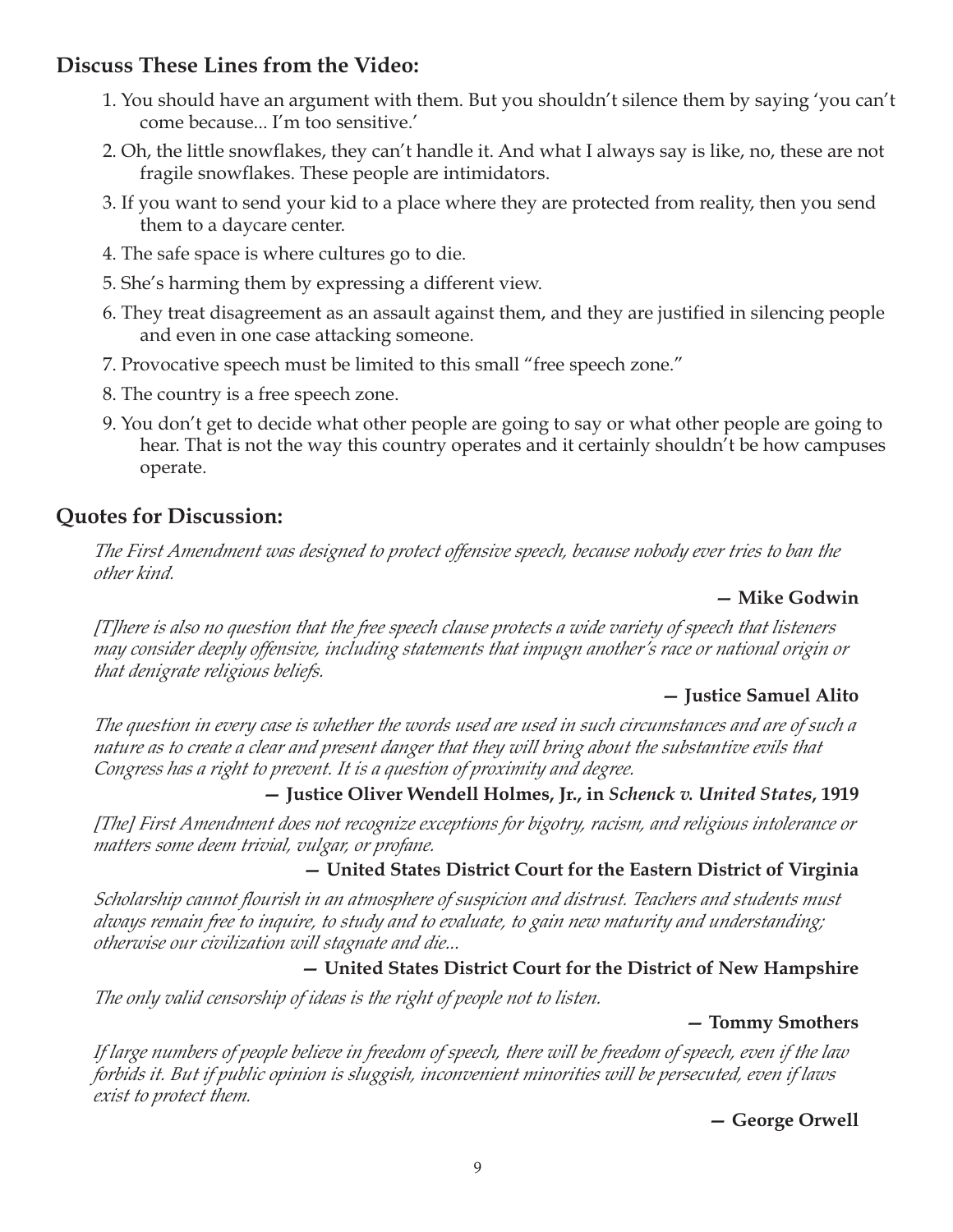*If men are to be precluded from offering their sentiments on a matter which may involve the most serious and alarming consequences that can invite the consideration of mankind, reason is of no use to us; the freedom of speech may be taken away, and dumb and silent we may be led, like sheep to the slaughter.*

#### **— George Washington**

*If all mankind minus one were of one opinion, mankind would be no more justified in silencing that one person than he, if he had the power, would be justified in silencing mankind.*

#### **— John Stuart Mill,** *On Liberty***,1859**

*A function of free speech under our system of government is to invite dispute. It may indeed best serve its high purpose when it induces a condition of unrest, creates dissatisfaction with conditions as they are, or even stirs people to anger.*

## **— Justice William O. Douglas, in** *Terminiello v. City of Chicago***, 1949**

*It can hardly be argued that either students or teachers shed their constitutional rights to freedom of speech or expression at the schoolhouse gate.*

#### **— Justice Abe Fortas, in** *Tinker v. Des Moines***, 1969**

*Restriction of free thought and free speech is the most dangerous of all subversions. It is the one un-American act that could most easily defeat us.*

#### **— William O. Douglas**

*Fear of serious injury alone cannot justify oppression of free speech and assembly. Men feared witches and burnt women. It is the function of speech to free men from the bondage of irrational fears.*

#### **— Louis D. Brandeis**

*If we don't believe in freedom of expression for people we despise, we don't believe in it at all.*

#### **— Noam Chomsky**

*An objective law protects a country's freedom; only a non-objective law can give a statist the chance he seeks: a chance to impose his arbitrary will—his policies, his decisions, his interpretations, his enforcement, his punishment or favor—on disarmed, defenseless victims. He does not have to exercise his power too frequently nor too openly; he merely has to have it and let his victims know that he has it; fear will do the rest.*

#### **— Ayn Rand, "Antitrust: The Rule of Unreason,"** *The Voice of Reason*

*Free speech is intended to protect the controversial and even outrageous word; and not just comforting platitudes too mundane to need protection.*

#### **— Colin Powell**

# **Activities:**

- 1. Have students complete the Pro-Con graphic organizer (page 15).
- 2. Use the internet to research college speech codes, safe spaces, or free speech zones. Select one college, and report on policies in place at that college.
- 3. Conduct a classroom debate over the issue of campus free speech zones. (See links in the Resources section for help in conducting classroom debates.)
- 4. Write a letter to a college president, explaining whether you'd be more likely or less likely to attend that college if it had free speech zones.
- 5. Research the gender-neutral word movement and the gender neutral words they advocate. Create a slideshow to present your findings to the class. (See links in the Resources section for help in preparing effective slideshows.)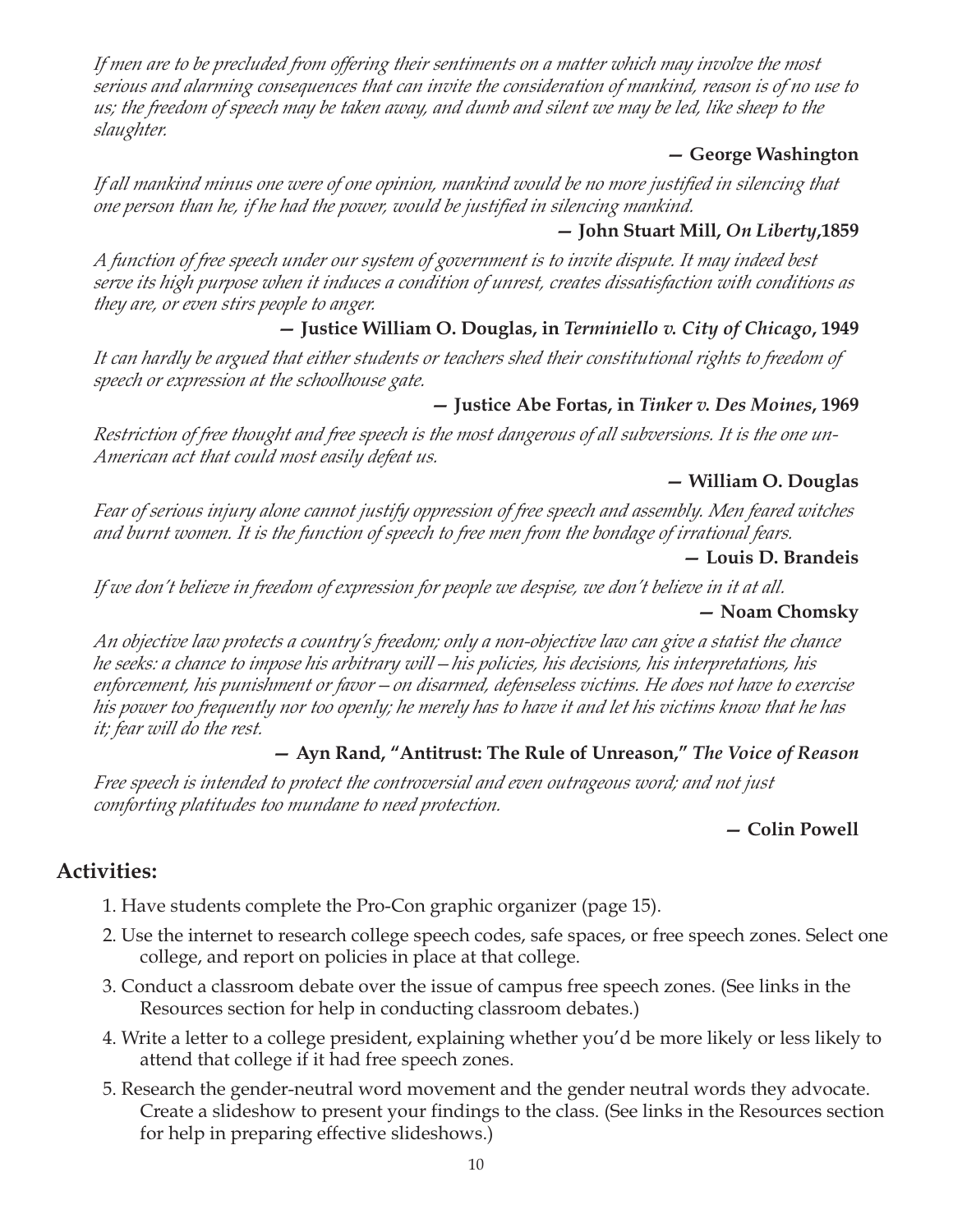- 6. Read one of the articles in the Resources section and either write a summary of it or take Cornell Notes as you read the article. (See links in the Resources section for help in taking Cornell Notes.)
- 7. Research and write a biography of Kirsten Powers or Mark Steyn. (See links in the Resources section for help in writing a biography.)
- 8. Use the Foundation for Individual Rights in Education website to research colleges with free speech zones. Compile maps of several of the campuses and indicate the location of the free speech zone for each. Then present the maps to the class on poster board or in a slideshow.
- 9. What is the heckler's veto? Research and write a summary of your findings.
- 10. In a five-paragraph persuasive essay, argue in favor of or against college free speech zones. Make sure to include your thesis statement in your introduction, and in one of your body paragraphs, explore the opposition's argument and the reasons you think they are wrong. (See links in the Resources section for help in writing persuasive essays.)
- 11. The heckler's veto has been used to stop speakers on college campuses. Research the heckler's veto and write an essay about it.
- 12. Just because we might be allowed to be offensive, does not mean we should be. Draw a poster advocating—but not mandating—inoffensive speech. Be sure to clearly specify what inoffensive speech is, and why people should try to be inoffensive in their communications with others.
- 13. Create a political cartoon about the debate over free speech zones on college campuses.
- 14. Produce a "man-on-the-street" video in which you ask people what they know about safe spaces and free speech zones on college campuses. (See links in the Resources section for help in producing man-on-the-street videos.)
- 15. Read one of the books in the Resources section and write a book report. (See link in the Resources section for help in writing a book report.)
- 16. FIRE, Foundation for Individual Rights in Education, was established to defend and sustain individual rights at America's colleges and universities. Research FIRE and what it has done to combat limitations to free speech on college campuses.
- 17. Draw a poster about people exercising their free speech or about people trying to limit offensive speech, or both.
- 18. Read the First Amendment. Then, research the reasons it was included in the Constitution. Is it still relevant today? Does it apply to all college campuses? To some? Why / Why not?

#### **Resources:**

A good explanation of K-W-L, with a sample chart, and a chart for downloading: http://www.readingquest.org/strat/kwl.html

Also helpful for K-W-L:

https://www.teachingchannel.org/videos/think-pair-share-lesson-idea

For suggestions about preparing effective slideshow presentations:

http://www.slideshare.net/satyajeet\_02/how-to-make-effective-presentation

https://support.office.com/en-us/article/Tips-for-creating-and-delivering-an-effective-presentation-f43156b0-20d2-4c51-8345- 0c337cefb88b

http://smallbiztrends.com/2016/07/effective-powerpoint-presentations.html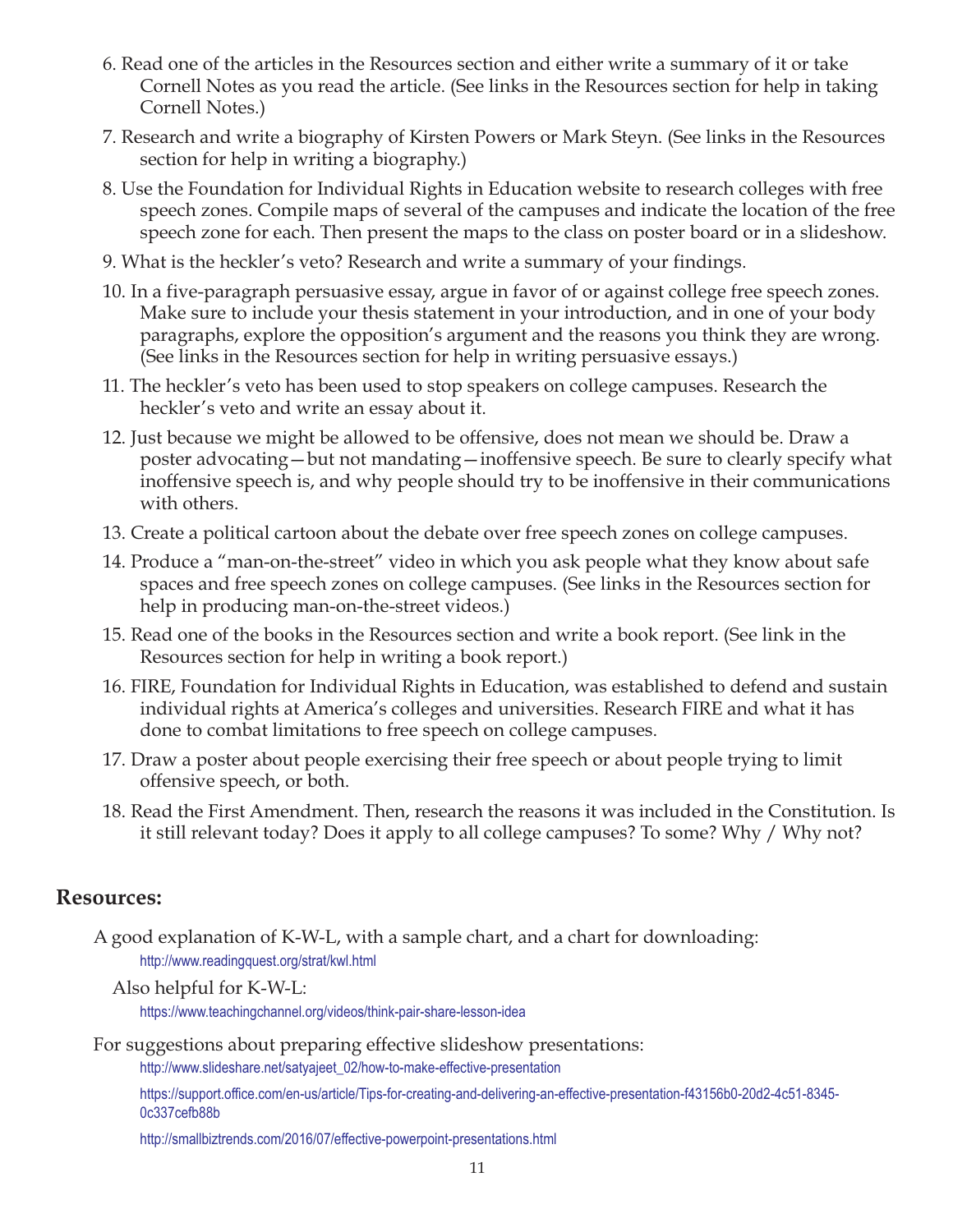|  | For help in conducting classroom debates: |  |
|--|-------------------------------------------|--|
|  |                                           |  |

http://712educators.about.com/cs/lessonsss/ht/htdebate.htm

http://www.edu.gov.mb.ca/k12/cur/socstud/frame\_found\_sr2/tns/tn-13.pdf

http://busyteacher.org/7245-conducting-class-debate-essential-tips.html

How to write a biography:

http://www.infoplease.com/homework/wsbiography.html http://homeworktips.about.com/od/biography/a/bio.htm

How to write a book report:

http://www.infoplease.com/homework/wsbookreporths.html

- How to write a persuasive essay: https://www.scribendi.com/advice/how\_to\_write\_a\_persuasive\_essay.en.html http://www.infoplease.com/homework/writingskills7.html
- How to produce a man-on-the-street interview:

http://onemarketmedia.com/2009/02/16/seven-ideas-to-help-get-the-most-out-of-a-man-on-the-street-interview/ http://watchdogwire.com/blog/2014/08/25/man-on-the-street-interview-tipsheet/

For a clear, simple explanation of the Cornell note-taking system: http://coe.jmu.edu/learningtoolbox/cornellnotes.html http://www.bucks.edu/~specpop/Cornl-ex.htm

# **Articles**

 "College Students Can't Say 'Sissies' Anymore? Yale Goes for Old-Timey Censorship Against F. Scott Fitzgerald Quote"

http://www.huffingtonpost.com/greg-lukianoff/font-size5college-student\_b\_399372.html

- "Colleges Are Paralyzed by the 'Heckler's Veto'" by Anne Neal http://www.nytimes.com/roomfordebate/2014/05/19/restraint-of-expression-on-college-campuses/colleges-are-paralyzed-by-thehecklers-veto
- "Heckler's Veto" by Ronald B. Standler http://www.rbs2.com/heckler.htm
- "The Heckler's Veto" by Laura Liswood http://www.huffingtonpost.com/laura-liswood/the-hecklers-veto\_b\_731476.html
- "How Liberals Ruined College" by Kirsten Powers http://www.thedailybeast.com/articles/2015/05/11/how-liberals-have-ruined-college.html
- "How Much Free Speech Will Your Child Have at College?" by Virginia Postrel https://www.bloomberg.com/view/articles/2014-04-22/free-speech-zones-and-other-college-lies
- "In College and Hiding From Scary Ideas" by Judith Shulevitz http://www.nytimes.com/2015/03/22/opinion/sunday/judith-shulevitz-hiding-from-scary-ideas.html
- "Ninth Circuit Guts Student Free Speech, Upholds 'Heckler's Veto' of the American Flag" by David French

http://www.nationalreview.com/corner/388181/ninth-circuit-guts-student-free-speech-upholds-hecklers-veto-american-flag-david

 "Offensive Speech and the Danger of Granting the Heckler's Veto" by Conor Friedersdorf http://www.theatlantic.com/politics/archive/2012/09/offensive-speech-and-the-danger-of-granting-the-hecklers-veto/262434/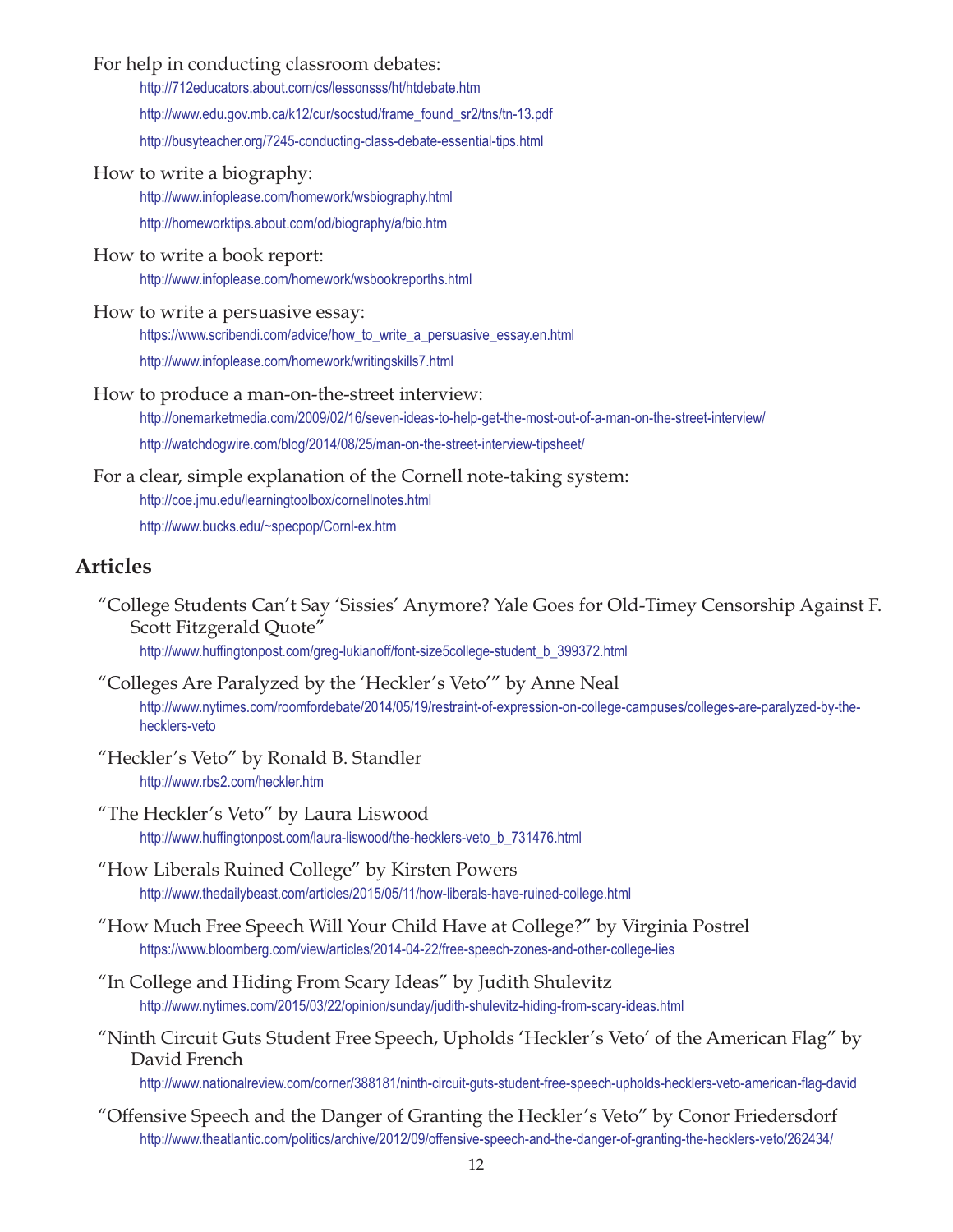- "Should Courts Allow a Heckler's Veto over Student Speech?" by Matt Giffin http://harvardcrcl.org/should-courts-allow-a-hecklers-veto-over-student-speech/
- "Speech Codes: The Biggest Scandal On College Campuses Today" by Greg Lukianoff http://www.forbes.com/sites/realspin/2012/12/19/speech-codes-the-biggest-scandal-on-college-campuses-today/#774b11f14096
- "The Troubling Resurgence of the 'Heckler's Veto'" https://www.thefire.org/the-troubling-resurgence-of-the-hecklers-veto/
- "Universities Are Right—and Within Their Rights—to Crack Down on Speech and Behavior" by Eric Posner

http://www.slate.com/articles/news\_and\_politics/view\_from\_chicago/2015/02/ [university\\_speech\\_codes\\_students\\_are\\_children\\_who\\_must\\_be\\_protected.html](http://www.slate.com/articles/news_and_politics/view_from_chicago/2015/02/university_speech_codes_students_are_children_who_must_be_protected.html)

 "'Welcome to college—now be quiet!' Many campuses maintain militant speech codes" by Kate Hardiman

http://www.thecollegefix.com/post/23862/

- "What's a 'safe space'? A look at the phrase's 50-year history" by Malcolm Harris http://fusion.net/story/231089/safe-space-history/
- "When free speech is harassed on college campuses" by Charles Lipson http://articles.chicagotribune.com/2014-03-25/opinion/ct-oped-speech-0325-20140325\_1\_free-speech-college-campuses-swarthmore

#### **Video**

- Indoctrinate U directed by Evan Coyne Maloney http://www.thempi.org/films/indoctrinateu.html
- Milo Yiannopoulos, DePaul University, and the Heckler's Veto (David Wood) https://www.youtube.com/watch?v=DoD9NaFoZ3c

#### **Books**

*Fighting Words: The Politics of Hate Speech* by Laurence R. Marcus

- *FIRE's Guide to Free Speech on Campus* by Harvey A. Silverglate, David A. French, and Greg Lukianoff
- *Hate Speech On Campus: Cases, Case Studies, and Commentary* by Milton Heumann and Thomas W. Church

# **Organizations**

Alliance Defense Fund http://adflegal.org/

American Civil Liberties Union

https://www.aclu.org/hate-speech-campus

#### Campus Reform

http://www.campusreform.org/

Foundation for Individual Rights in Education http://thefire.org/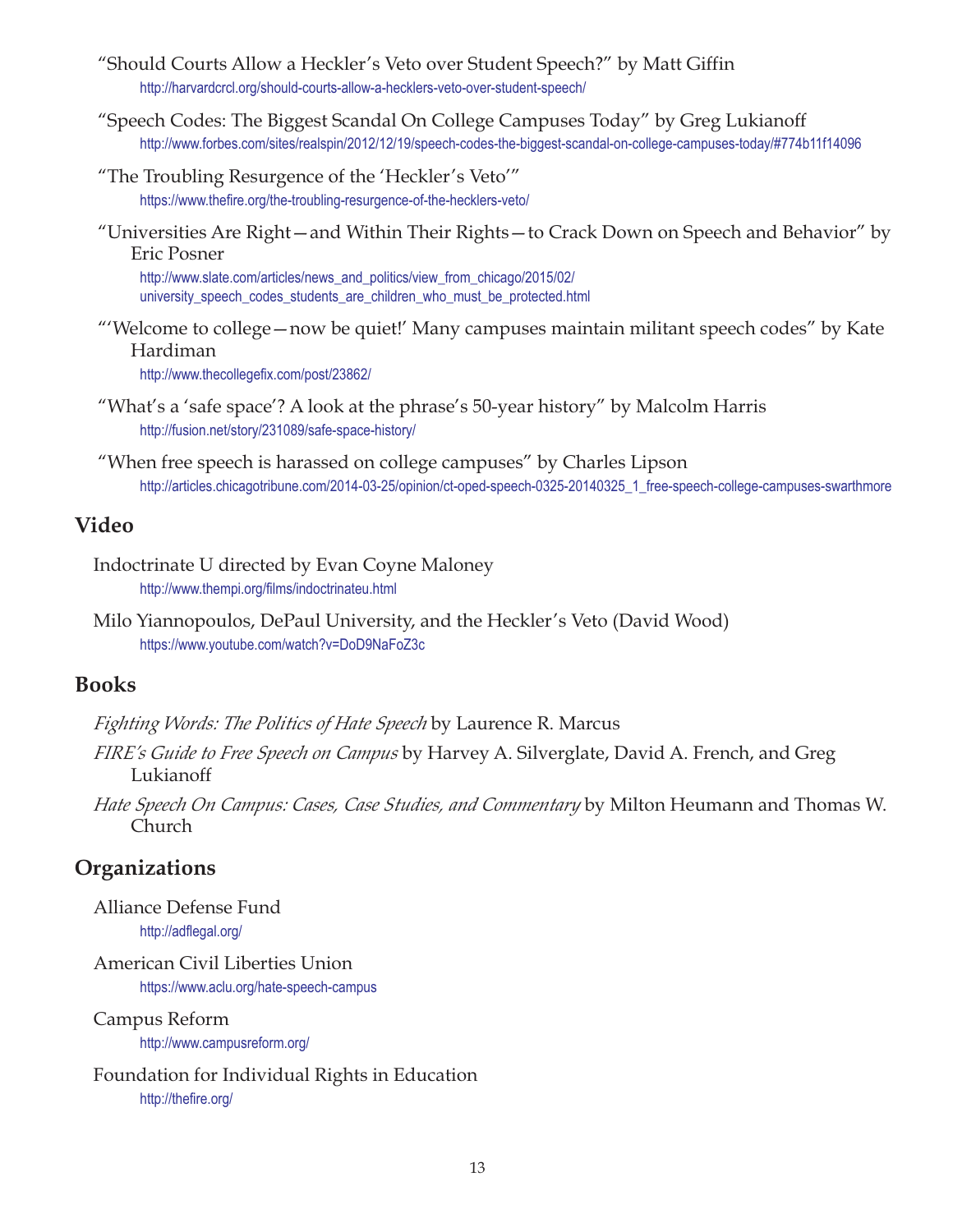#### First Amendment Center

http://www.firstamendmentcenter.org

#### National Coalition Against Censorship http://www.ncac.org/

#### Student Press Law Center

http://www.splc.org/knowyourrights/legalresearch.asp?id=78